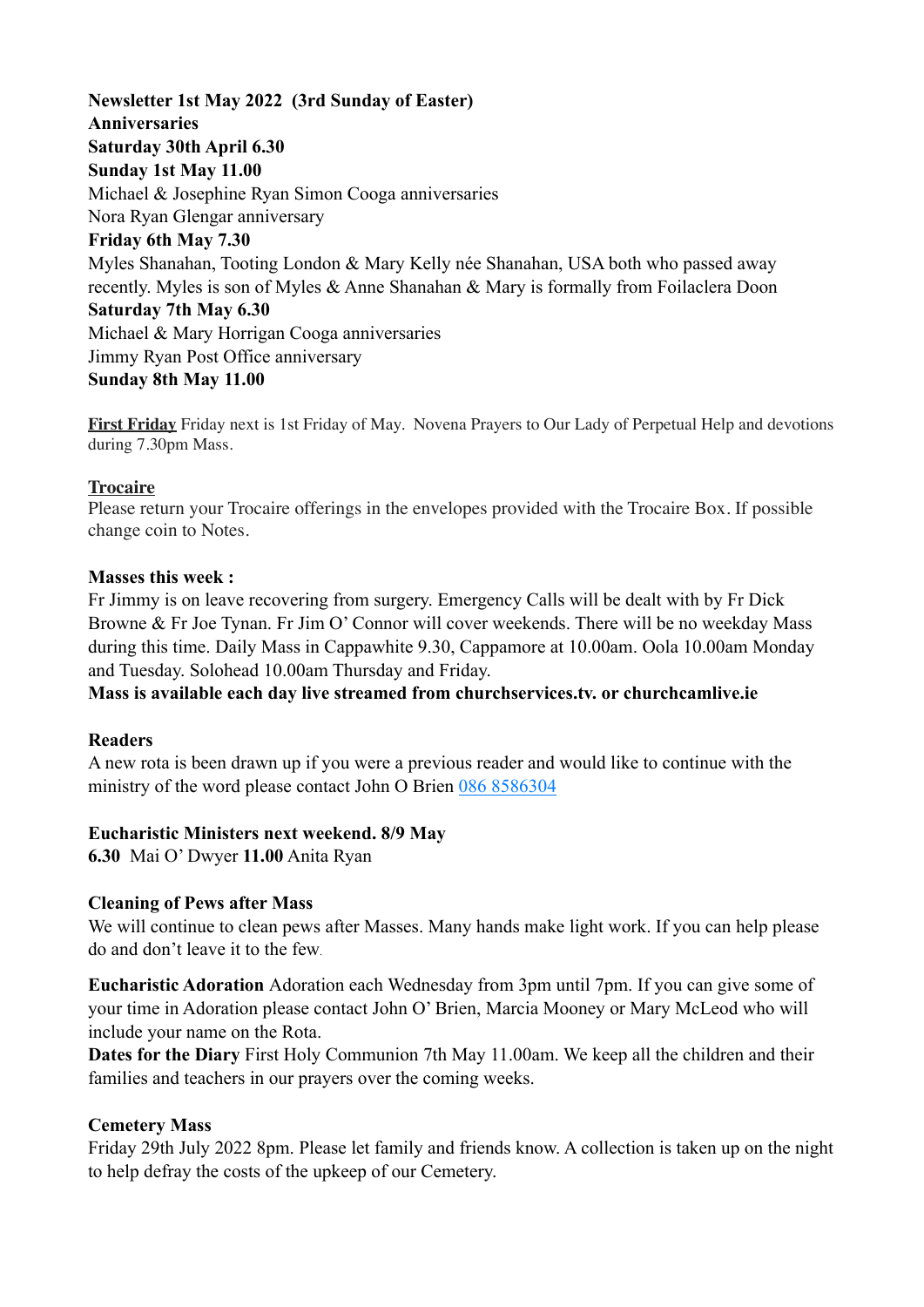**The Legion of Mary:** Weekly meetings will now take place in the Pastoral Centre at 7:30pm on Tuesday. Please note the new time for the duration of the summer.

The annual Acies ceremony will be held in Holy Cross Abbey at 7:30pm on Wednesday 11 May. All members and Auxiliary members are invited to attend.

The Rosary will be recited in the Church every Sunday of the month of May (1st, 8th, 15th, 22nd and 29th) at 6pm. All are welcome to join us.

A bus is being organised from Doon to Knock for the 100th Anniversary of the founding of the Legion on 25th September. More details later.

## **Weekly Envelopes:**

A big thank you to all who continue to support your Parish through the weekly envelope. You may put them in the secure boxes in the church or put them in the letterbox of the parochial house. Donations may also be made on line by visiting the Parish Website [doonparish.ie](http://doonparish.ie) Your financial support for your parish is very much appreciated and every contribution makes a difference. If a box is not delivered to you and you would like one please contact Fr Jimmy. Please make cheques payable to **Doon Parochial A/C**. Basket collection taken up at weekend masses.

## **Doon Community Council Notes:**

A very warm welcome to our new committee of volunteers. At the recent AGM, the following officers were appointed:

Chairperson: Tim O'Brien Treasurer:Tony Berkery

Secretary:Luke Ryan PRO:Mikey McNamara

Hall bookings manager:Alan O'Brien

Committee members:

Trevor Anderson, Sara Bosek, John Clifford, Denis Duggan, Tim Fogarty, Eileen Gleeson, Tomás Hanrahan, Tom Hayes Toher Rd, Tom G. Hayes, Brian McMahon, Zoe Moloney, Eileen Murphy, Siobhán O'Donnell, Breda Purcell, Paul Ryan, Tom Treacy.

**Split the Pot fundraiser** continues every second Saturday and helps to raise vital funds for the running of the community centre. Tickets cost €2 each and are available from local businesses. Your continued support is much appreciated.

For bookings of hall or Astro Turf pitch: please text/phone 085 755 7318. Bookings must be made in advance.

**Line Dancing:** every Friday at 8.30pm in Doon Community Centre. Booking by text. Contact Pat 087 2577761.

**Local taxi service:** covering Cappamore, Doon , Cappawhite, Pallasgrean etc. Limerick junction train transfers, Hospital appointments, g.p. visits, shopping , limerick city , Tipperary town. Phone 0851001381.

# **Doon Breakfast and after school club**

Doon Breakfast & After School Club are now taking new bookings for the 2022/2023 school year. We currently cater for children attending both primary schools in Doon. If your child attends a primary which we do not currently collect from please contact Jane on 085 7150087 & we'll discuss options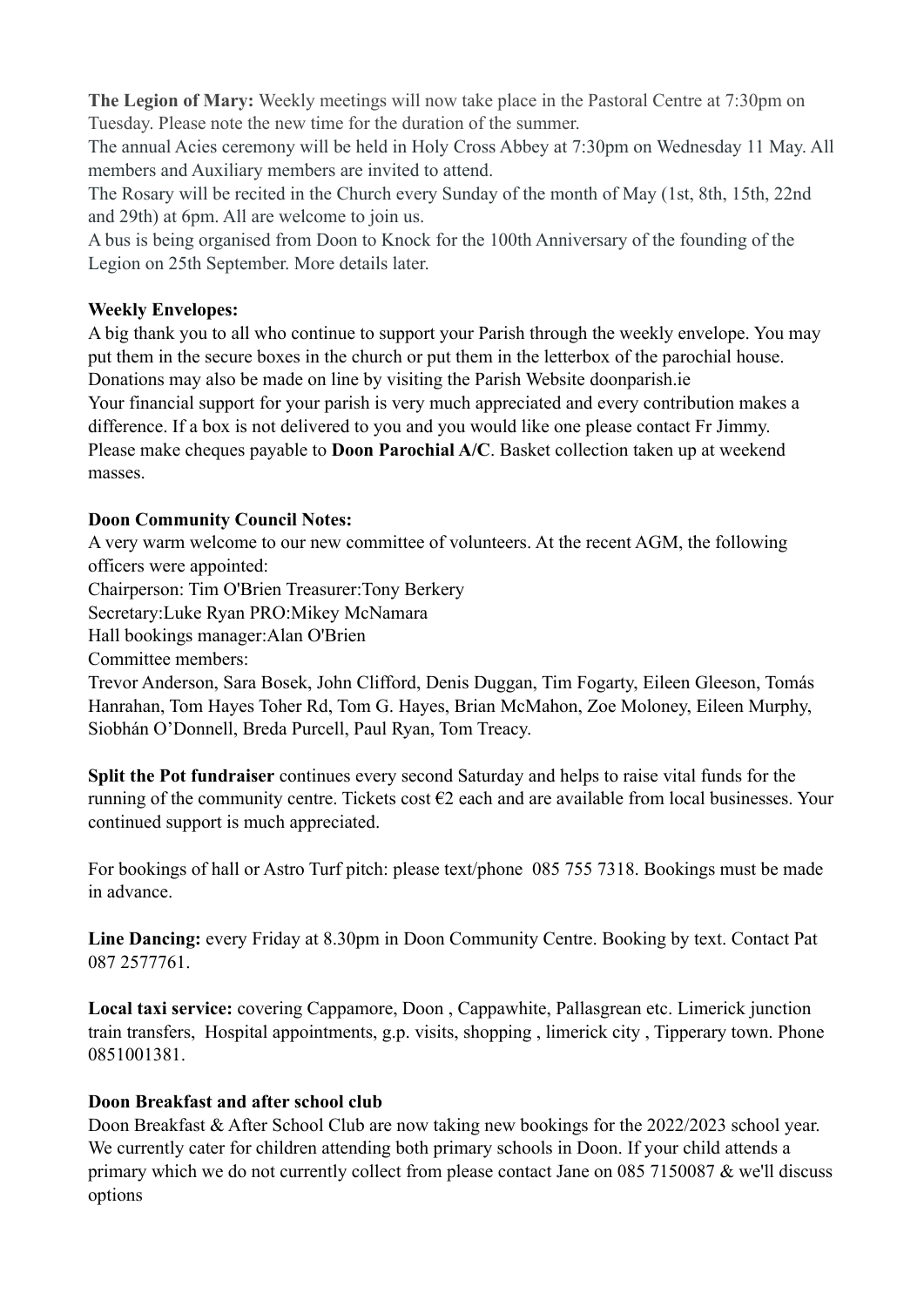## **Doon GAA Notes**

### **Lotto Numbers Monday April, 25th 2022**

Lotto Tickets can be purchased in Doon at O'Sullivans Centra & Damien Richardson Butchers. Cut Off time for Online Sales is 8pm every Monday.

Jackpot €16,600

Numbers Drawn 3-20-27-30.

## **Four Match 3 @ €30 each**

1. Conor Hayes, Lisowen (Online). 2. Therese Ryan, Dooradoyle (Online).

3. Joanne Coffey, Carnahalla (Online). 4. Christine O'Sullivan, Oola (Online).

## **10 Lucky Dips at €20 each**

1. Ann Marie Coleman, Doon. 2. Jack & Christine, Gurtavalla.

- 3. Clíona Hynes, Moanduff (Online). 4. Finn Heelan, Cappamore.
- 5. Majella & Michael Carew, Glengar. 6. Áine Stokes, Oola (Online).
- 7. Margaret Griffin, Gurtavalla. 8. Eileen Francombe, Surrey, England (Online).

9. Seán J. Fox c/o J. Fox, Main St. 10. Tom Lynch, Carnahalla (Online).

Promoters Prize, €25: Niall Maher

### **Next week's Jackpot €16,800. Draw will be held in Clubhouse on May 2nd 2022.**

### **Clothes collection closing the end of May.**

Doon G.A.A's Annual Clothes Collection is Going Really Well. Any Items of Clothing, Shoes Belts, Bed Sheets Curtains etc would be welcomed. Bags Can Be Dropped Anytime at the Clubhouse Door Until The End of May. Míle buíochas as bhur dtacaíocht.

**U7 & U9 Indoor Training.** Saturday's at 9.00am. Nursery Training at 10.30am all in the Community Centre. Helmet, Hurley, Runners & Own Water Required. Assistance in helping out in any way would be appreciated. New children are always welcome.

**Pilgrimage to Medjugorje** Departing from Shannon to Mostar September 7th to 14th. Half board accommodation full religious programme operated by Marian pilgrimages. Details from John O Brien Group Leader Doon Co Limerick 086 8586304

**Doon Badminton Club**: every Monday from 8pm to 10pm in the main hall, community centre Doon. new and old members welcome, as well as over 16's (must be accompanied by parent or guardian).  $65$  on the night.

**Foot care services available**: Toenail cutting and filing, removal of ingrown and corns, reduction of callus and thickened nails. Treatment of verruca and fungal infections and diabetic foot care. Both male and female welcome. House call service available. Contact Josephine on 061 -381944/ 086-3972426.

### **Found**

Set of car keys found in Doon graveyard. Please contact 087 6370080.

# **Congratulations**

### **Wedding**

We congratulate Dan O' Sullivan and Rachel Ryan who were married here in Doon on Friday 29th April. We wish the couple many blessings in their marriage.